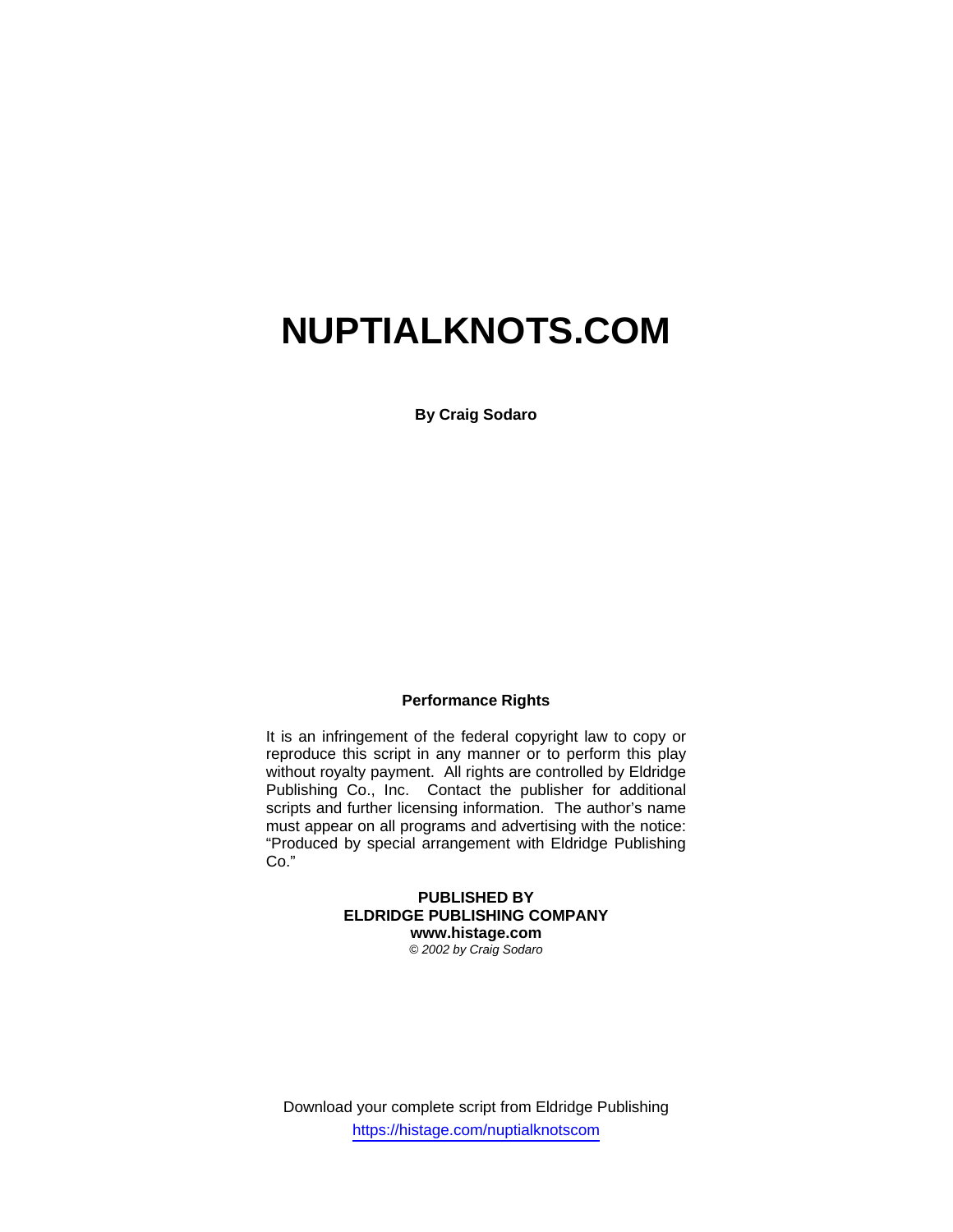### **THE STORY**

 Rhoda Raines desperately needs money to pay the rent on her beauty parlor, so she decides to check out a computer dating service in hopes of finding a rich man to marry her spoiled daughter Olive. She logs on to www.nuptialknots.com., and no sooner than Rhoda can say, "Wash, rinse, and set," prospective bridegrooms are dropping in all over the place.

 One is a British "aristocrat" Giles St. Edmunds who brings his bubbling sister Georgia. Another is Hollywood producer Vinnie Bambino who takes such a shine to Rhoda that she passes herself off as Olive. Then there's Wilbur Sneed, a cop masquerading as a plumber who's on the lookout for a con artist who's been bilking lonely ladies out of their savings. And finally there's Baron Dirk Von Duck, who thinks he's Teddy Roosevelt, and Uriah Beaman, a strange old codger who seems more like a retired professor than a prospective suitor.

 Mix in Ronnie Harper, the owner of the local Kwiki Mart who really loves Olive, and the farce is ready to go. Mistaken identities abound and fast exits are the rule of the day, but somehow all the "nuptial knots" get straightened out —or tied! — in the end.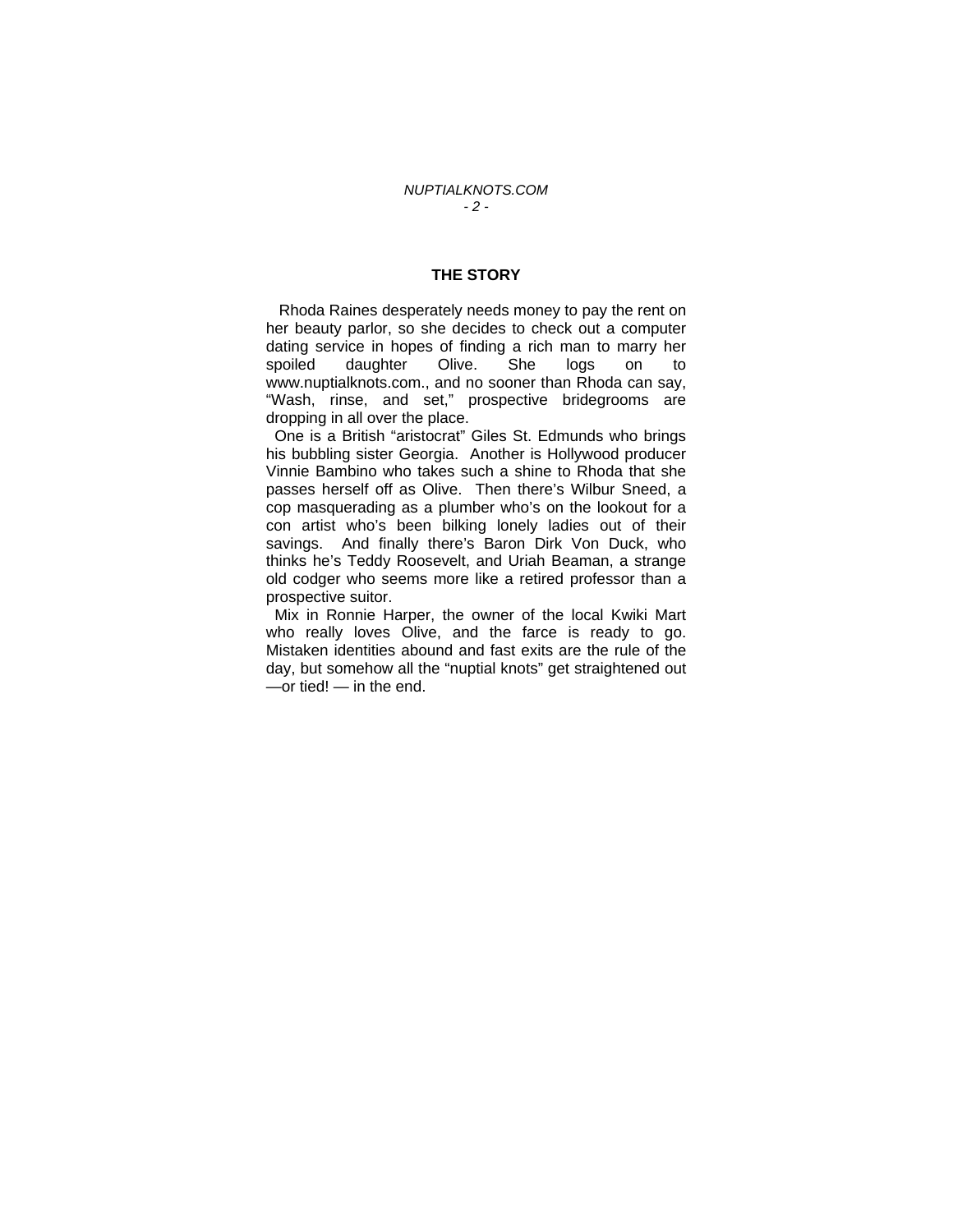#### *NUPTIALKNOTS.COM - 3 -*

## **CAST OF CHARACTERS**

(*7 m, 10 w*)

ERNESTINA CLIMPET: 30s, lovelorn MAMA MAE: 50s, hardened, cynical website operator RHODA RAINES: 40s, owner of Sleeping Beauty Salon ETTA GERREL: 30s, a faithful customer CHARLOTTE O'HARA: 30s, another customer LOIS LAINE: 30s, another customer MAISIE: 20s, beautician PENNY RAINES: 19, Rhoda's niece OLIVE RAINES: 20, Rhoda's spoiled daughter MR. QUIRK: 30s, a banker RONNIE HARPER: 20s, owner of the local Kwiki Mart GEORGIA ST. EDMUNDS: 20s, alias for Dolly Devaine, a con artist GILES ST. EDMUNDS: 20s, her brother, alias for Herman Devaine, another con artist VINNIE BAMBINO: 20s, a would-be Hollywood mogul PROFESSOR URIAH BEAMAN: 50s, from State University WILBUR SNEED: 20s, a policeman turned plumber LARRY: 20s, better known as Baron Dirk Von Duck

#### **SYNOPSIS OF SCENES**

ACT I Scene 1..............Mama Mae's office and Ernestina's home, one afternoon. Scene 2..............The Sleeping Beauty Salon, late afternoon. Scene 3..............The same, several days later. Scene 4..............The same, later that night.

ACT II

Scene 1...............The same, the following morning. Scene 2...............The same, late that night.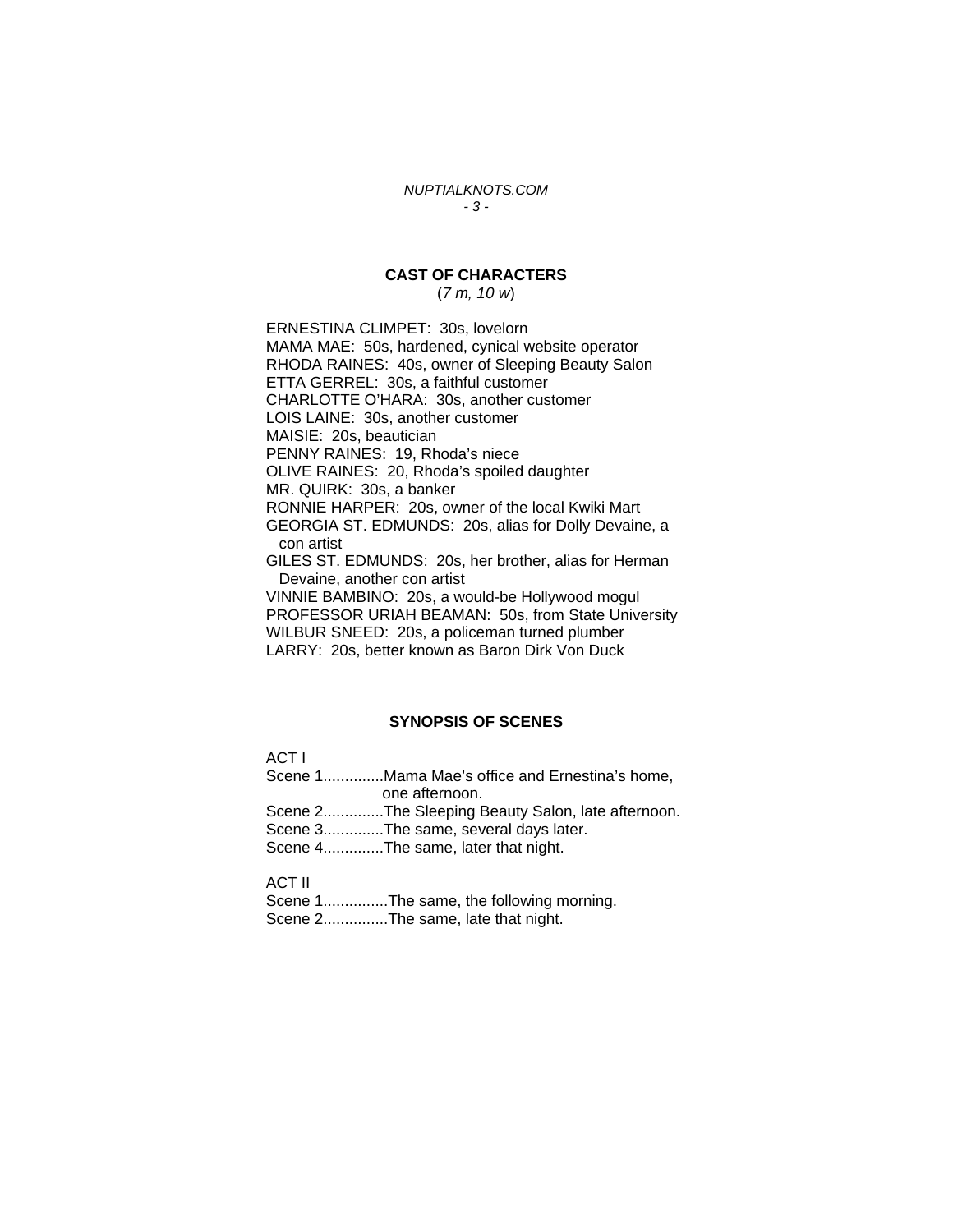#### **SETTING**

 Two computer stations are set up, one left and one right. These can be outside the proscenium, and, if possible, lit separately. The one on the right is Mama Mae's station. When not speaking, she can exit or stay on stage and appear to sleep. The other computer is used for various characters as indicated.

 The main action of the play takes place at the Sleeping Beauty Salon in the small town of Jasper Corners. Door up center leads to outside. Windows on either side of the door give us a view of the small town. Counter up right with part of a computer monitor visible. Hair care products neatly lined up on counter. Entrance down right leads to kitchen and back of house. Entrance down left leads to other rooms in the house. Hairdressing stations set up at left and right. A curtain is rigged so all we really see is the chair facing center stage. No shelves, mirror, or sink are visible; they're behind the curtain. Down center are several waiting room style chairs or a couch with a table between or in front, set with magazines. The walls are decorated with beauty posters and perhaps a few plants here and there.

#### **PROPS**

 Beauty salon supplies (including scissors, combs, hair dryers, curlers, aprons, towels, spray bottles, etc.); broom; magazines; cash register; phone on counter or wall; \$20 bill, case or box of shampoo; travel brochures; cleaning supplies, briefcase, pack of toilet paper; binoculars; opera glasses or telescope(s) (three in any combination); cell phone; papers; oversized plastic hammer; rifle; chopped hair or fur (to toss out during a "haircut"); rope and gag; flashlight; pistol; large plastic piggy bank; movie script; three brightly colored, out-of-style wigs; roll of bills (\$).

 NOTE: When Larry slams the butt of the gun on the floor, fire a starter pistol offstage. If possible have some debris from above fall down—maybe even a rubber chicken.

#### **COSTUME SUGGESTIONS**

 Everyday dress for most characters, though the more outlandish and colorful, the better. Larry needs a safari jacket and either a pith helmet or an Indiana Jones hat. Uriah should wear tweeds and perhaps a derby. For the last scene, Georgia, Maisie, Rhoda, Olive, Etta, Charlotte, and Lois should all wear party dresses or outfits suiting their characters since they have been to the town dance. Ronnie should wear a shirt/smock with "Kwiki-Mart" written on the front and back.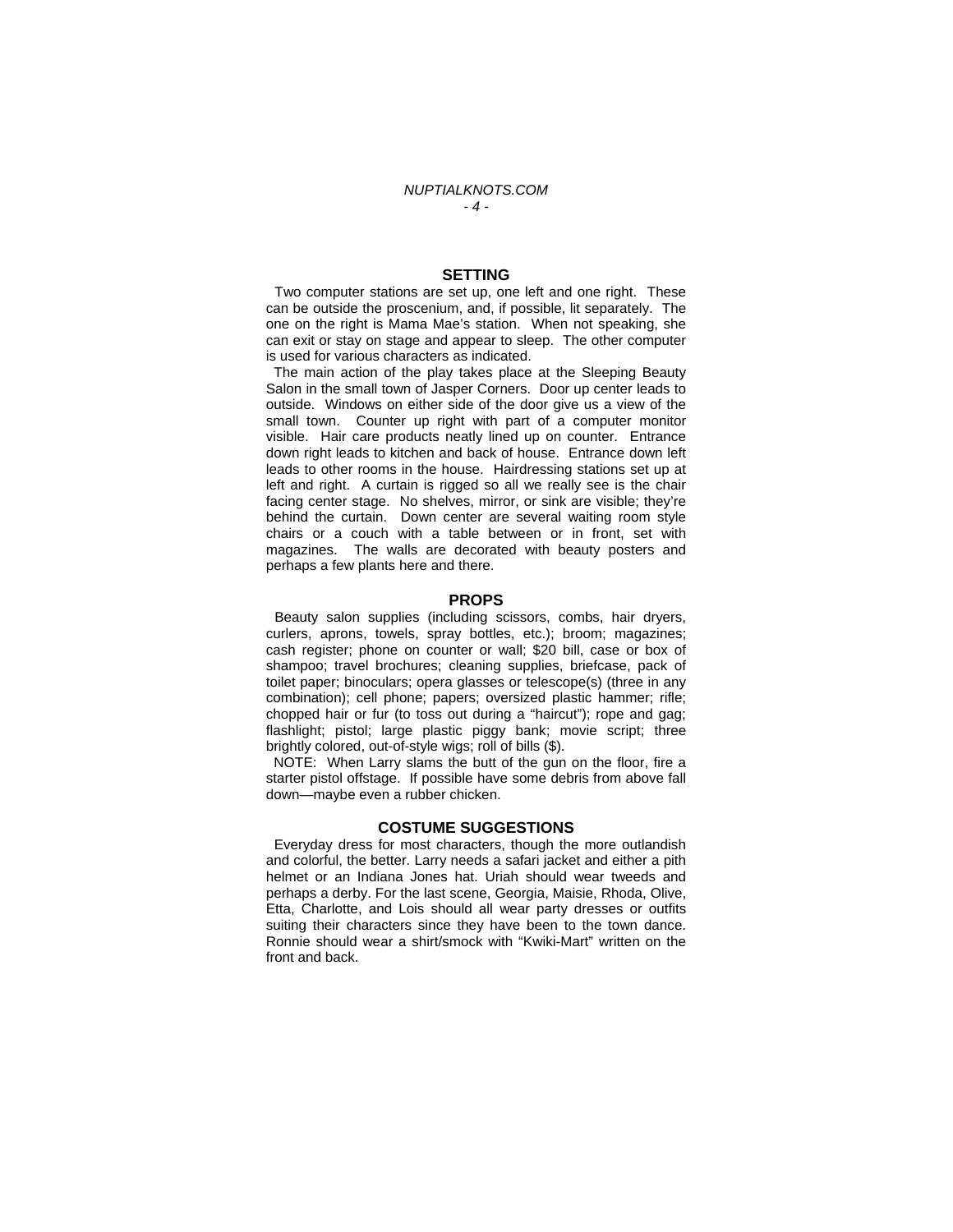#### **ACT I Scene 1**

*(AT RISE: Mama Mae is asleep on a chair in front of her computer. ERNESTINA enters left, sits at her computer and types.)* 

ERNESTINA: *(Spelling it out as she types.)* Nuptialknots.com.

*(Bell rings. MAMA wakes up.)* 

MAMA: Dang! Just when Robert Redford was about to kiss me!

ERNESTINA: *(Wistfully.)* Dear Nuptialknots...

MAMA: Yeah, yeah, yeah...get on with it, Sister.

ERNESTINA: *(Typing all the while.)* My name is Ernestina Climpet, and I am thirty-one years old.

MAMA: Over the hill, Sister!

ERNESTINA: I'm 5 foot 3, have brown hair and hazel eyes. MAMA: So does everybody.

ERNESTINA: I work at a bank, rent a one-bedroom apartment, and am allergic to pets.

MAMA: And allergic to dates.

ERNESTINA: I work very hard and would make someone a very good wife.

MAMA: A guy wants a hard worker, he'll go to the job center.

ERNESTINA: Can you match me up with somebody?

MAMA: *(Typing.)* Absolutely. You're just what every man dreams about. Type in your credit card number and expiration date and be sure you mark Visa, Mastercard, or Diner's Club. *(ERNESTINA does so.)* Do I love this job or what? Let's see...somebody for Miss Blah. How about Mr. Blah. *(Typing.)* You can contact your dreamboat at www. achybreakyfeet.spit. Best wishes and when those wedding bells chime, be sure to drop me an e-mail.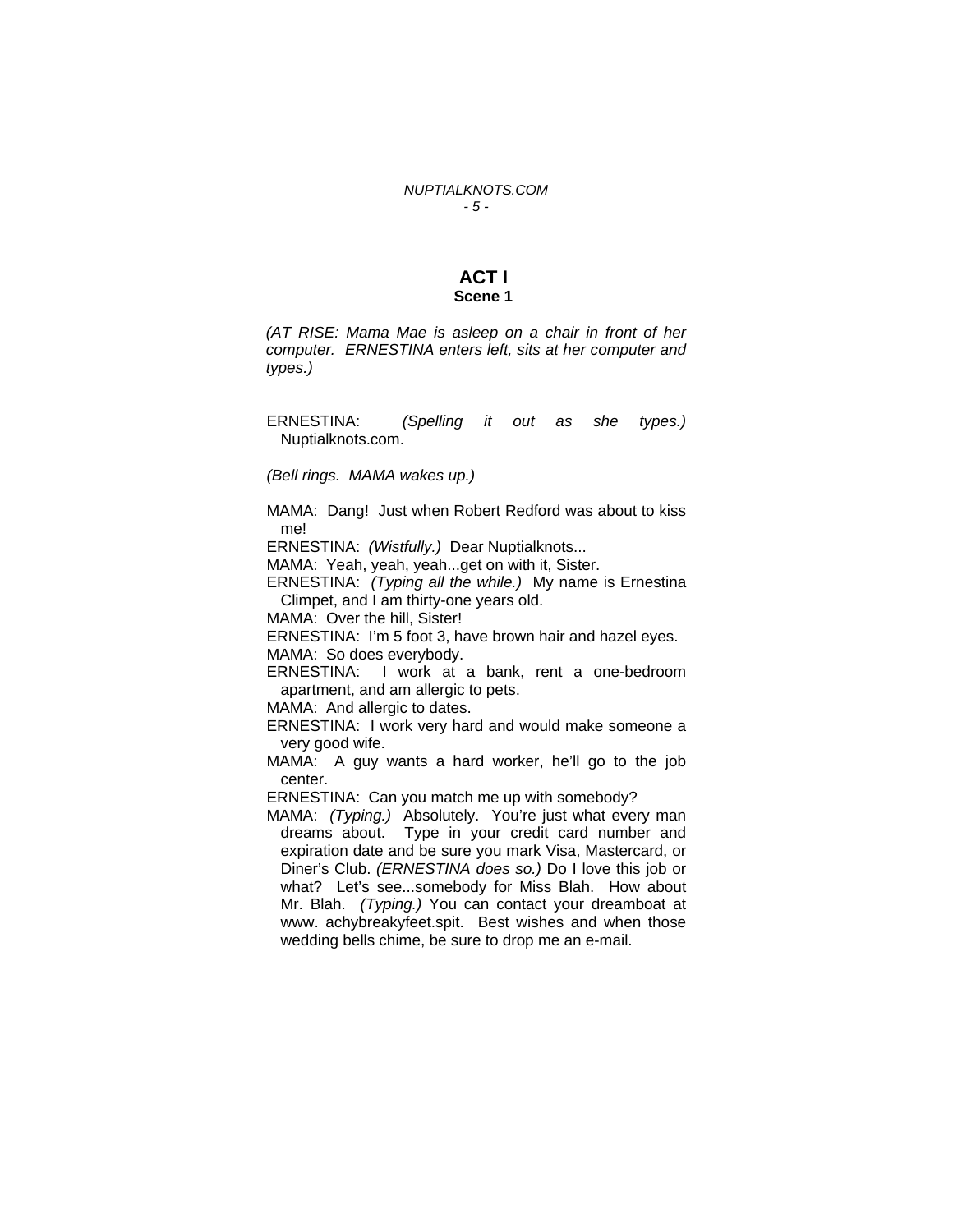#### *NUPTIALKNOTS.COM - 6 -*

ERNESTINA: Gosh! In a few weeks, I'll be Mrs. ... Mrs. ...Mrs.....

*(LIGHTS down on computers as curtain opens.)* 

#### **Scene 2**

*(AT RISE: The Sleeping Beauty Salon. RHODA combs out ETTA'S hair, while MAISIE cuts LOIS'S hair. CHARLOTTE sits in a chair reading a magazine. PENNY sweeps the floor.)*

ETTA: I don't care what anybody says, Rhoda, *you* do the best blue do in town!

CHARLOTTE: Amen!

RHODA: Are you referring to Miss Beauty Queen's shop, Etta?

ETTA: Well, it is mighty fancy. She's even got the most beautiful wigs for sale.

RHODA: Sure, to cover up her flops!

LOIS: Cleo Patrine WAS runner up in the Miss Little Rock Beauty Pageant.

MAISIE: She's gotta know somethin' about doin' hair! I mean just look at her.

RHODA: You don't think little Miss Glamorpuss does her own hair, do you?

LOIS: Somebody's gotta do it.

RHODA: I rest my case.

ETTA: Oh, Rhoda, she doesn't come in here, does she?

RHODA: *(Covering.)* Every...week!

PENNY: Aunt Rhoda!

RHODA: *(Angrily.)* You hush up and get back to work, Penny. You missed some hair balls over there.

MAISIE: I sure never see Cleo Patrine in here.

RHODA: You don't think she'll come in during the day, do you? Why, if folks found out that, she'd lose what little business she has.